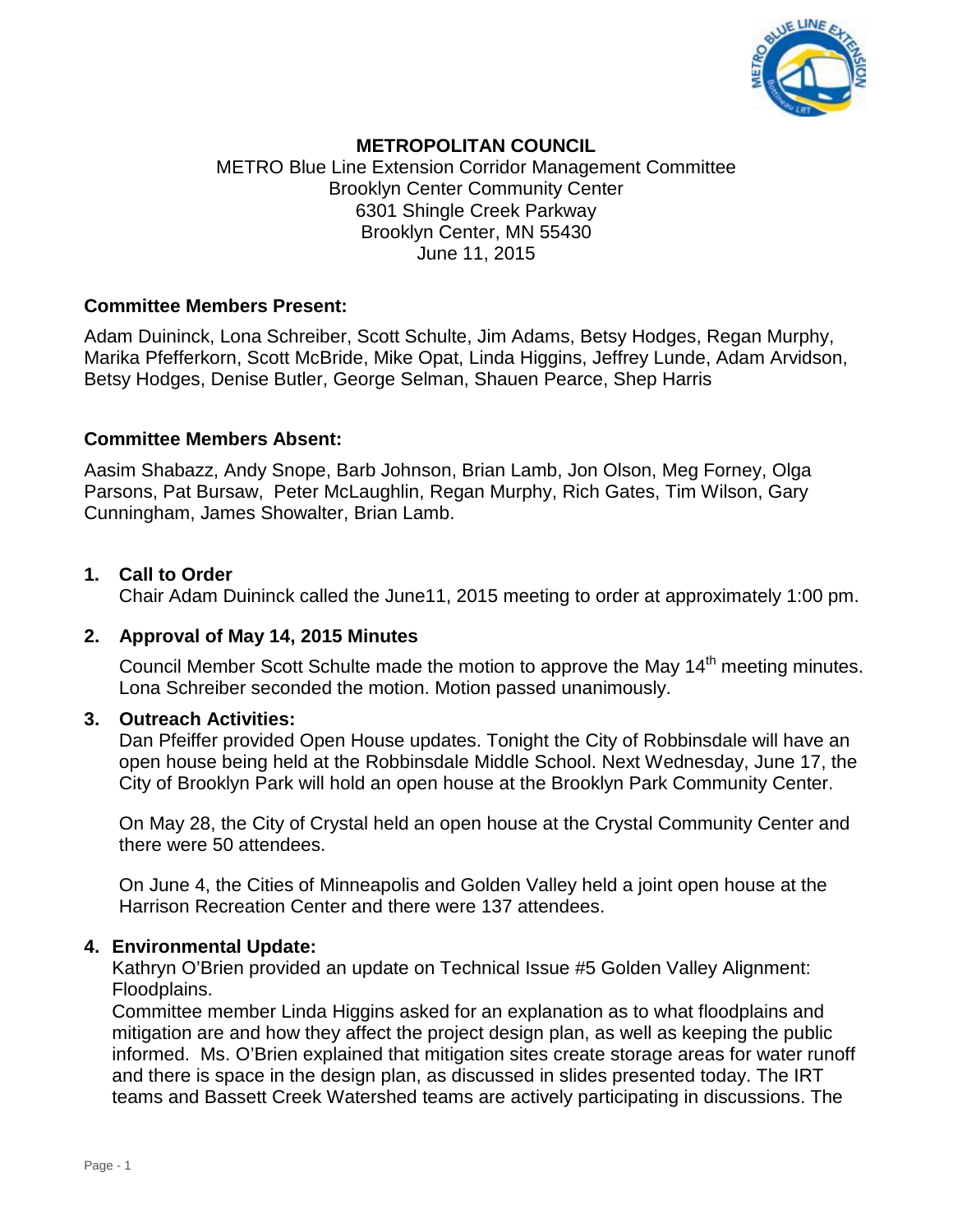issue is complex, and involves the MPRB, Soo Line Railroad, the City of Minneapolis and the Bassett Creek Watershed Committee.

On June 17, a meeting is scheduled with MPRB to finalize floodplain impacts and determine final mitigation measures and actions.

Committee member Shep Harris asked to be kept in the loop regarding floodplains discussions affecting the City of Golden Valley.

# **5. Preliminary Park and Ride Space Demand**

Nick Landwer provided update on the DEIS Park and Ride Space demand. DEIS assumed three Park and Ride facilities:

- 93<sup>rd</sup> Avenue-now at Oak Grove Parkway-800 spaces
- 63<sup>rd</sup> Avenue-725 spaces (565 existing plus 160 new)
- Robbinsdale-500 spaces
- Total of 2,025 parking spaces for the 13 mile corridor.

 Mr. Landwer discussed 'constrained' and 'unconstrained' models estimates and how each affects the total demand at Park and Ride facilities. The City of Robbinsdale Park and Ride is constrained by downtown character and opportunities for structured parking, and is a challenge, per Mr. Landwer.

Committee member Shep Harris discussed concerns over no immediate plans for a Park and Ride in Golden Valley at this time. Mr. Landwer explained that plan is based on model and demographics, and will look at whether it would improve ridership in that area. Committee member Jim Adams also voiced same concerns.

## **Next Steps**:

 Committee member Jeff Lunde questioned the plot of land to be used in Brooklyn Park in connection to economic growth. Mr. Landwer responded that he is working with cities to incorporate development around business.

 Committee member Marika Pfefferkorn asked how information regarding design/plan is being promoted in each city. Mr. Landwer explained that the process is based on demographics rather than marketing.

 Chair Duininck asked if there were unconstructed options at Park and Rides for example, bikes. That option is being look at, per Mr. Landwer.

# **6. 63rd Avenue Park and Ride and Brooklyn Boulevard Station Recommendations**

Alicia Vap provided update on the 63<sup>rd</sup> Avenue Station Park and Ride from DEIS.

Ms. Vap reviewed slide of proposed plan detailing the ramp, bus loop area and proposed third level to existing parking ramp. Platform configuration, bus stop locations, Pedestrian access and Park and Ride size expansion options were reviewed.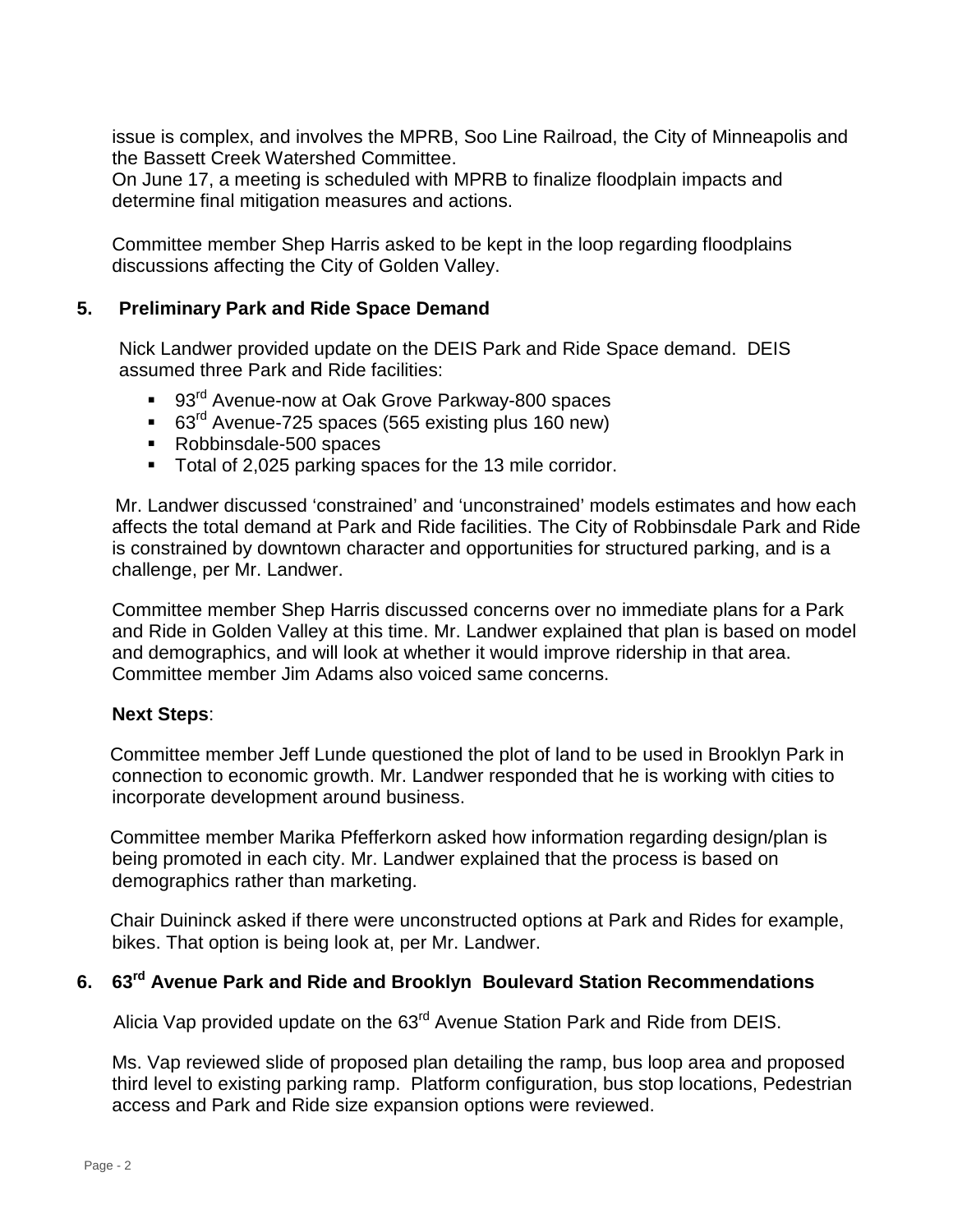- Platform configuration-changed from side platform to center platform
- Pedestrian access-plan for pedestrian overpass from parking ramp to platform
- Access from 63<sup>rd</sup> Avenue (pedestrian)
- Bus Stops on  $63^{\text{rd}}$  Avenue-Allows use of current bus turnaround for Park and Ride expansion
- Cost effective recommendations were reviewed between option one and option two and compatibility with neighborhood.

# **Technical Issue #9: Brooklyn Boulevard Station from DEIS**

- Platform configuration changed from split side platform to center platform south of Brooklyn Boulevard
- Pedestrian access-from traffic signal at Brooklyn Boulevard; access from traffic signal at 76<sup>th</sup> Avenue North
- **Bus stops-on West Broadway and Brooklyn Boulevard-continuing to analyze Starlite** Transit Center operation at current location or location closer to platform

Committee member Michael Opat asked if considerations for Park and Ride and drop-off as well. Current plans are walk-up and drop-off per Ms.Vap.

Committee member Marika Pfefferkorn questioned community involvement and how it is accomplished regarding station planning. Ms. Vap responded that on June 17 the first open house in Brooklyn Park is scheduled to discuss Station plans.

# **7. Freight Rail Update**

Ryan Wilson provided update on the ongoing meetings with the BNSF. Monthly meetings continue to be held with focus on improvements necessary to complete BLRT. Feedback from the BNSF:

- In discussion-shift and build freight track closer to LRT tracks.
- Design and build appropriate physical barrier to ensure safe operations
- Railroad intends to own and operate freight trains on the approximate western 50 feet and to protect their ability to make future track or capacity improvements within the western 50 feet (on DEIS)
- Mr. Wilson discussed mutual goals of BPO and railroad including safety, corridor protection treatments, intrusion detection, crash walls, retained embankment.
- **Locations with significant impacts include South of 71<sup>st</sup> Avenue, West Broadway Avenue** road and sidewalk, West Broadway Avenue Crossings of BNSF corridor-parking lot at Steve O's Bar and Grill, and north of 42<sup>nd</sup> Avenue North-parking lot at Sawhorse Designers and Builders (10-12 feet sold to them by BNSF). There are variations of corridor footage along the route.

# **Freight Rail Next Steps**

- Continue monthly meetings
- **Advance improvements necessary for BLRT**
- **Ensure improvements covered in FEIS**
- Meeting with BNSF Fort Worth representatives in July